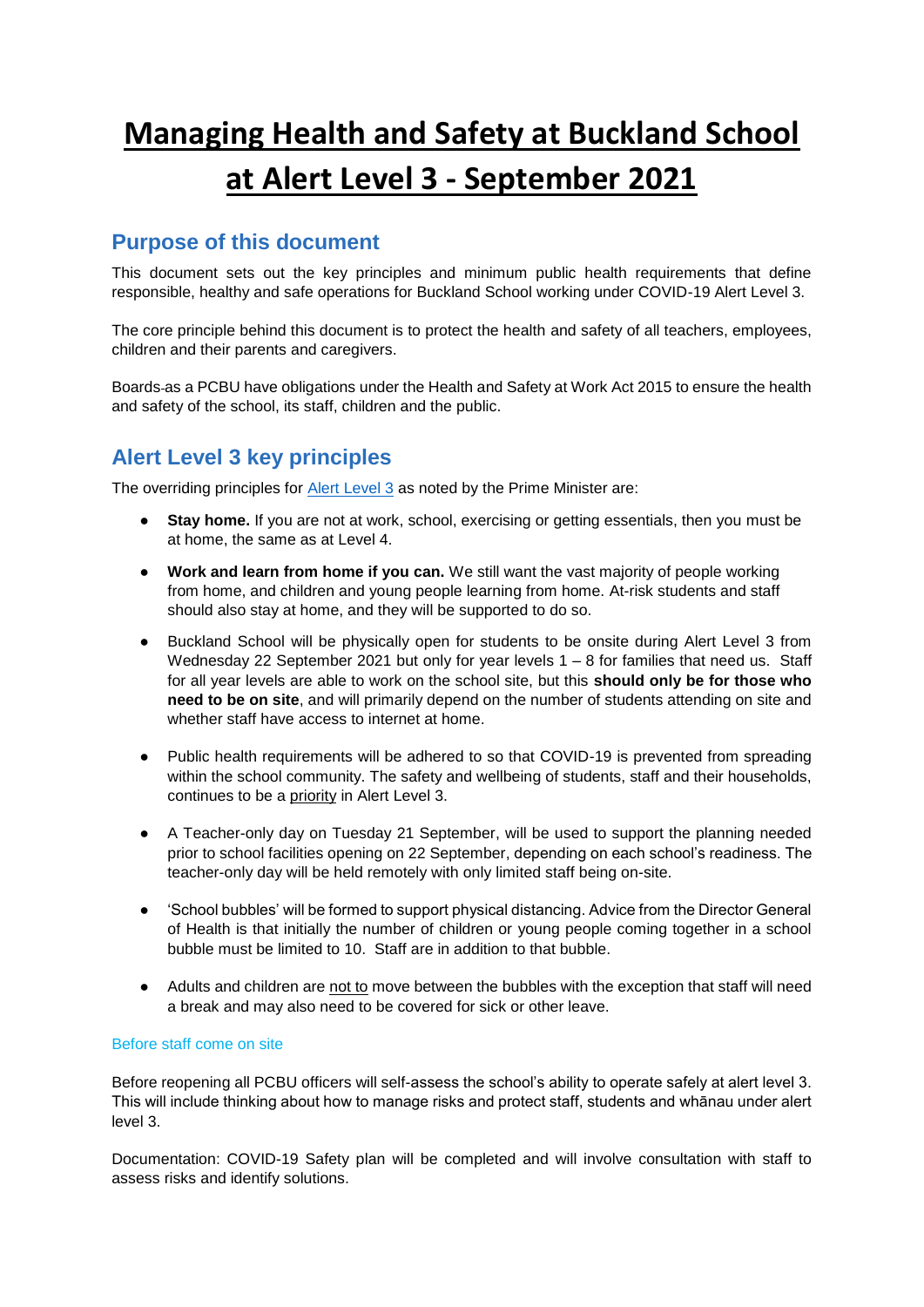Part of the plan will include the gathering of information on the wellness of staff and students to ensure they are safe and well to return to school.

## **Public health measures that must be taken in schools**

In addition to usual practices when managing health and safety, there are some specific public health [requirements](https://minedu.cwp.govt.nz/assets/Documents/School/SchoolsBulletin/2020-Bulletins/FINALAPR17Education-detail-for-alert-levels.pdf) for Alert Level 3 that **must** be adhered to at Buckland School:

- Children at higher risk of severe illness from COVID-19 will be encouraged to stay home wherever possible.
- Staff who have a higher risk of severe illness from COVID-19 should stay at home. If they want to come to school the Principal and Board must agree to the request only if it can be assured that it is safe for them to do so.
- Wash and dry hands, cough into elbow, don't touch your face.
- Staff and students must stay home if they are sick, report flu-like symptoms.
- Should Buckland [School be connected to a confirmed or probable case of COVID-19](http://education.govt.nz/assets/Documents/COVID19-files/If-you-have-a-probable-or-confirmed-case.docx) it will close for 72 hours to allow contact tracing and cleaning. The school could be closed for a further 14 days (but open for distance learning) – School management and Board will work with public health units to manage this and the direction to close will come from the Medical Officer of Health.
- There will be stringent self-isolation of those who display relevant symptoms of COVID-19, test positive for COVID-19, have been in close contact with someone who tests positive for COVID-19, or have been overseas in the last 14 days.
- School staff will observe students on arrival into the classroom and check for symptoms. Arrangement for parents and caregivers to come and pick up will be made for any presenting as unwell and these will be sent home. (Temperatures will not be taken.) The Principal has the authority to preclude a student from attending if they believe on reasonable grounds may have a communicable disease under section 19 of the Education Act.
- Hand sanitiser at entry to classrooms and in bathrooms will be used and the washing of hands (20 seconds) with soap will be encouraged frequently.
- There will be staggered entry times into classes to minimise gatherings of children and/or parents. Entry will be by the front office gate only.
- Drop offs by parents and caregivers must, unless there is a valid reason (e.g. depending on the age or needs of the student), take place before parents and caregivers get to the front office school gate and ideally a reasonable distance away, to limit large numbers of people congregating (and therefore won't require recording for contact tracing purposes)
- Breaks, starts and finishes will be staggered and children will stay in their bubbles again, to minimise congregation of students in shared spaces.
- Students will sit in the same place each day to support contact tracing. A map of where students are sitting will be produced. Family members will be grouped together wherever possible.
- Everyone must maintain a 2 metre physical distance outside and 1 metre inside during breaks (and 1 metre on school transport – n/a at present)
- Physical education classes and break time activities will not include sports with <2m physical distance or where the same equipment is touched by different students (balls, ropes, sticks, etc).
- All surfaces will be cleaned and disinfected daily.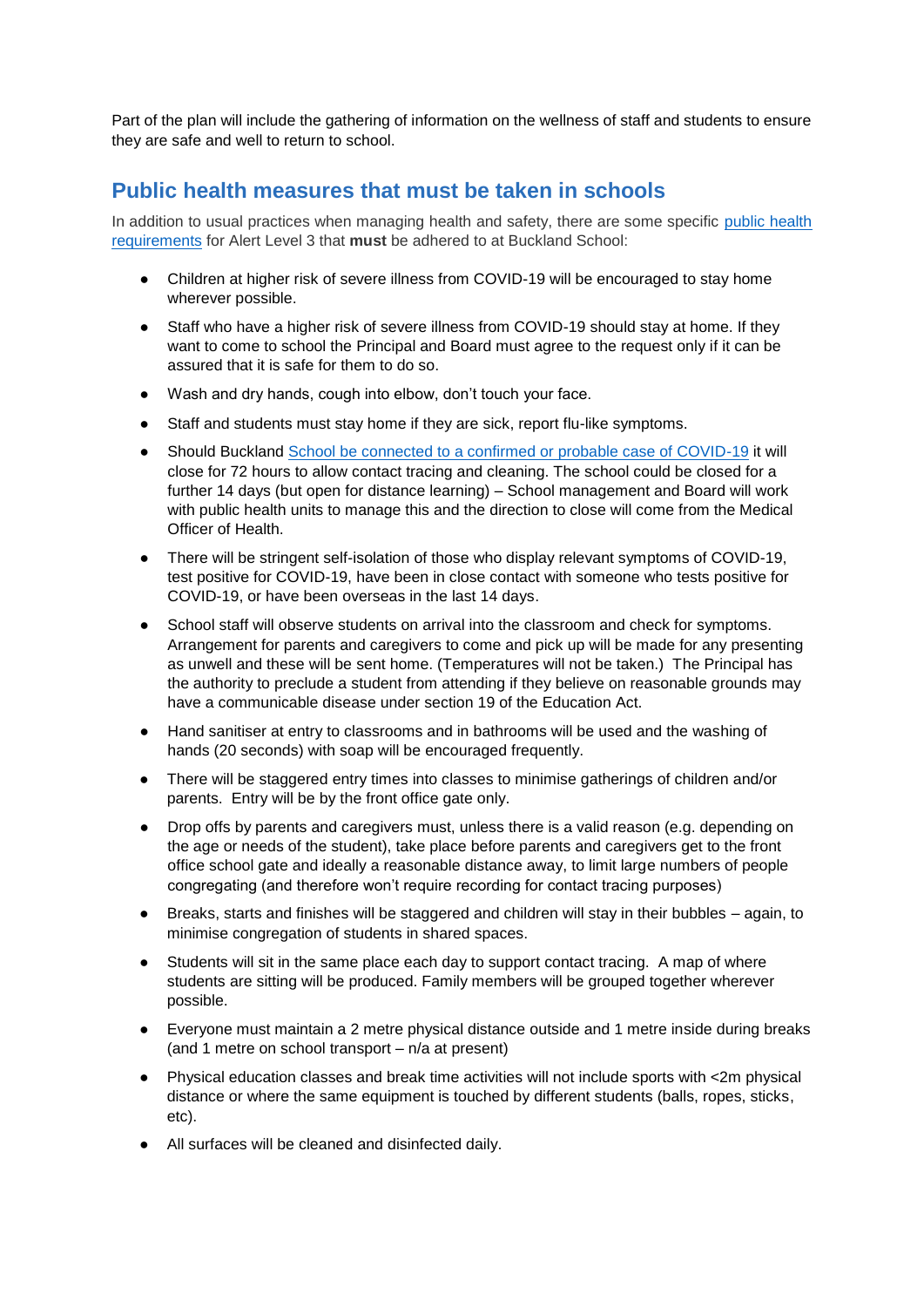- Contact tracing registers will be set up and identify which children are in each teaching space, and record when and who they have contact with during the day. This includes recording who the adults are in contact with as well as recording any visitors to the site, including parents.
- Kelly Club After School care programme is cancelled
- Pukekohe Intermediate technology classes are suspended until Alert Level 2 is reached.
- Visitors, including parents and caregivers, should maintain a 2m distance from those who are not part of either their household or workplace/school bubble. Only one person will be permitted to enter the office area at a time. There will be a 2 metre space marker outside the office doors.
- Parent and caregiver education about the importance of monitoring for symptoms and staying home while ill will be provided.
- Parents and caregivers will be reminded that spread of the virus is through coughing and sneezing and hands touching faces (after they have touched a surface that is contaminated with droplets containing the virus)
- Continuing educating of staff, students, families and whānau explain why physical distancing, washing hands regularly and good cough/sneeze etiquette is important
- Very good measures to support good cough/sneeze etiquette, regular hand washing, regular cleaning of surfaces and maintaining physical distancing throughout the day will be in place.
- In order to isolate a student or staff member should they start to show signs of illness, while medical advice is sought (or parents/caregivers asked to come and pick them up) there will be two sickbays functioning.
- Students will continue to be encouraged not to touch their hands to their face
- There will be an avoidance to using shared supplies. Students will have their own box of supplies.
- If shared supplies are necessary within a bubble, they will be cleaned frequently.
- Promote to staff, students, and their families to maintain distance from each other in the school grounds and buildings
- Classroom temperatures will be kept at 18 degrees.  $(18 20$  degrees is a comfortable temperature, below that there is increased risk – from a cold household, workplace or school.) As our heat pumps recirculate the air they will only be used prior to occupation of the room.
- The fastest and easiest way to ventilate is by opening the windows, doors, and any vents. Where possible windows and doors will be open during class time and will be open during any/all breaks.
- Children will be encouraged to wear warm clothing. Time outside the room will be important.
- Reminders and checks about the importance of not sharing food or drinks will be given.
- Drinking fountains will not be used.
- Adventure Playgrounds are not to be used.

All staff have been consulted concerning their personal positions regarding work at school or work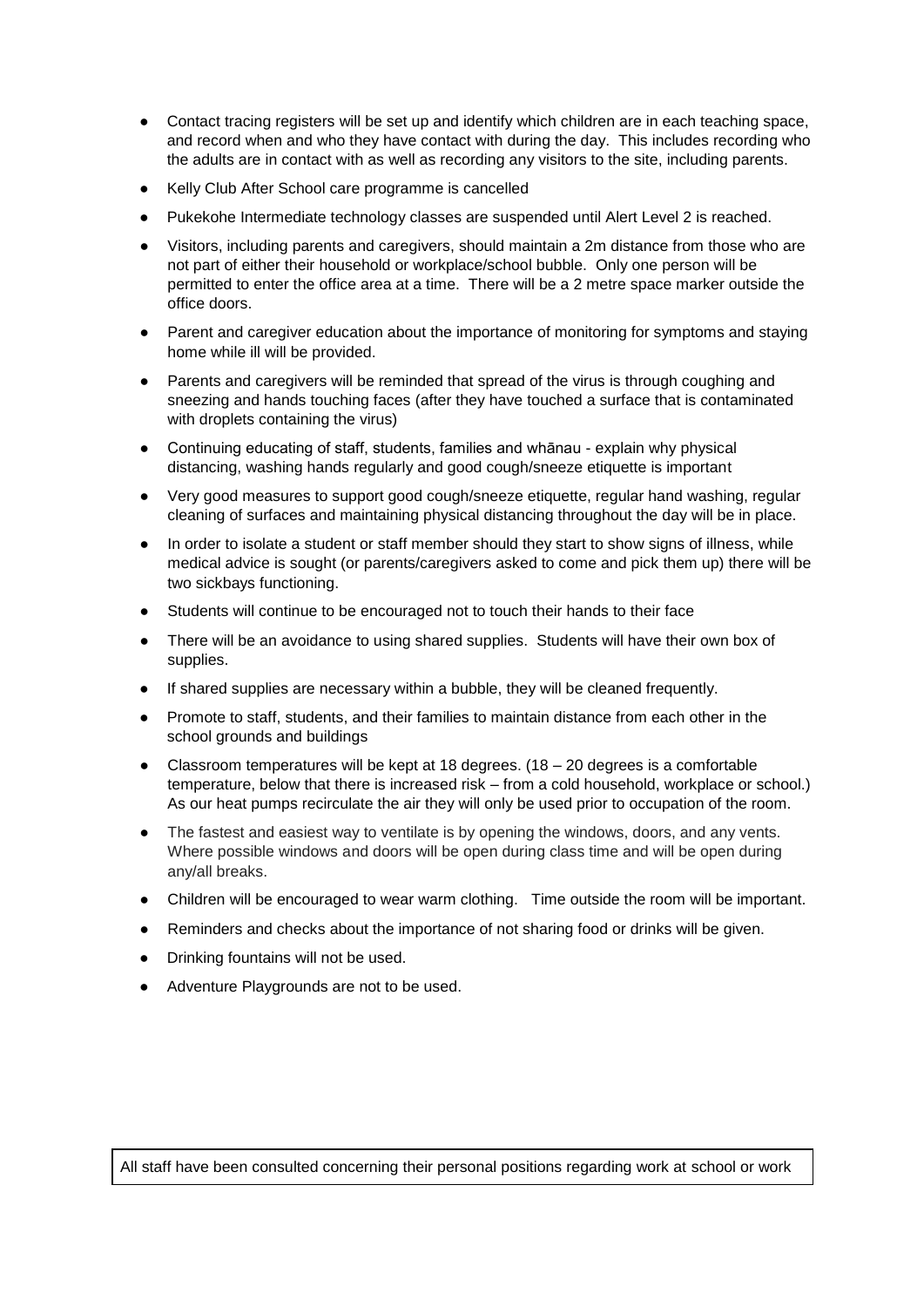at home. The staffing requirement for the reopening of school under Level 3 will be communicated to all staff on Tuesday 21 September 2021.

| How it will work at Buckland School                    | <b>Buckland School Operations Plan Overview</b>                                                                                                                                                                                                                                                                                                                                                                      |
|--------------------------------------------------------|----------------------------------------------------------------------------------------------------------------------------------------------------------------------------------------------------------------------------------------------------------------------------------------------------------------------------------------------------------------------------------------------------------------------|
| whilst the school is at Alert Level 3                  | Once an estimated roll is established, bubble spaces will be<br>identified.                                                                                                                                                                                                                                                                                                                                          |
| This will be further amended for<br>Level <sub>2</sub> | Bubbles of 10 people only will be arranged. Family members<br>will be grouped together. Bubble groups must be at least two<br>metres apart from each other.                                                                                                                                                                                                                                                          |
|                                                        | Kea room and Piwakawaka will be used for the bubbles.                                                                                                                                                                                                                                                                                                                                                                |
|                                                        | Students in bubbles will follow the online learning delivered by<br>classroom teachers. The 2 adults with student bubbles will be in<br>more of a supervisory role although will provide additional<br>activities promoting fun and wellbeing. Each will alternate their<br>time with the children in the bubble, supervising breaks,<br>providing online learning for their class and having a break<br>themselves. |
|                                                        | Ongoing consultation with all staff about workplace safety is<br>critical and all staff are asked to raise questions immediately to<br>the Principal.                                                                                                                                                                                                                                                                |
| <b>Cleaning at School and PPE at School</b>            | The school will receive a thorough clean in the days preceding<br>opening.                                                                                                                                                                                                                                                                                                                                           |
|                                                        | All work spaces and work surfaces in the school that are used<br>when the school is reopened, will be cleaned daily.                                                                                                                                                                                                                                                                                                 |
|                                                        | Throughout the day extra cleaning of toilets, sickbay, door<br>handles will take place by the teachers.                                                                                                                                                                                                                                                                                                              |
|                                                        | Cleaning supplies will be in each room that is being used<br>enabling frequent cleaning.                                                                                                                                                                                                                                                                                                                             |
|                                                        | The school will have face masks for staff &/or students if they<br>wish to wear these.                                                                                                                                                                                                                                                                                                                               |
|                                                        | Mask wearing is a personal precaution for the spreading of fluid<br>droplets and it will not be viewed negatively in the school.                                                                                                                                                                                                                                                                                     |
|                                                        | Tissues and hand gloves will be available in all<br>workspaces/bubbles.                                                                                                                                                                                                                                                                                                                                              |
|                                                        | School systems for rubbish collection will be reviewed.                                                                                                                                                                                                                                                                                                                                                              |
|                                                        | Soap is available in toilet areas and sinks, sanitisers are in every<br>classroom and work space. Access to hand sanitiser will be<br>increased with stations set up at entrance and exit points.                                                                                                                                                                                                                    |
| Washing/sanitise and drying hands.                     | Students will be taught and modelled regular sanitiser use.<br>Tissues are available in classrooms plus tissue disposal bags.                                                                                                                                                                                                                                                                                        |
|                                                        |                                                                                                                                                                                                                                                                                                                                                                                                                      |
| Cough into elbow                                       | To be taught and constantly reinforced.                                                                                                                                                                                                                                                                                                                                                                              |
| Don't touch your face                                  |                                                                                                                                                                                                                                                                                                                                                                                                                      |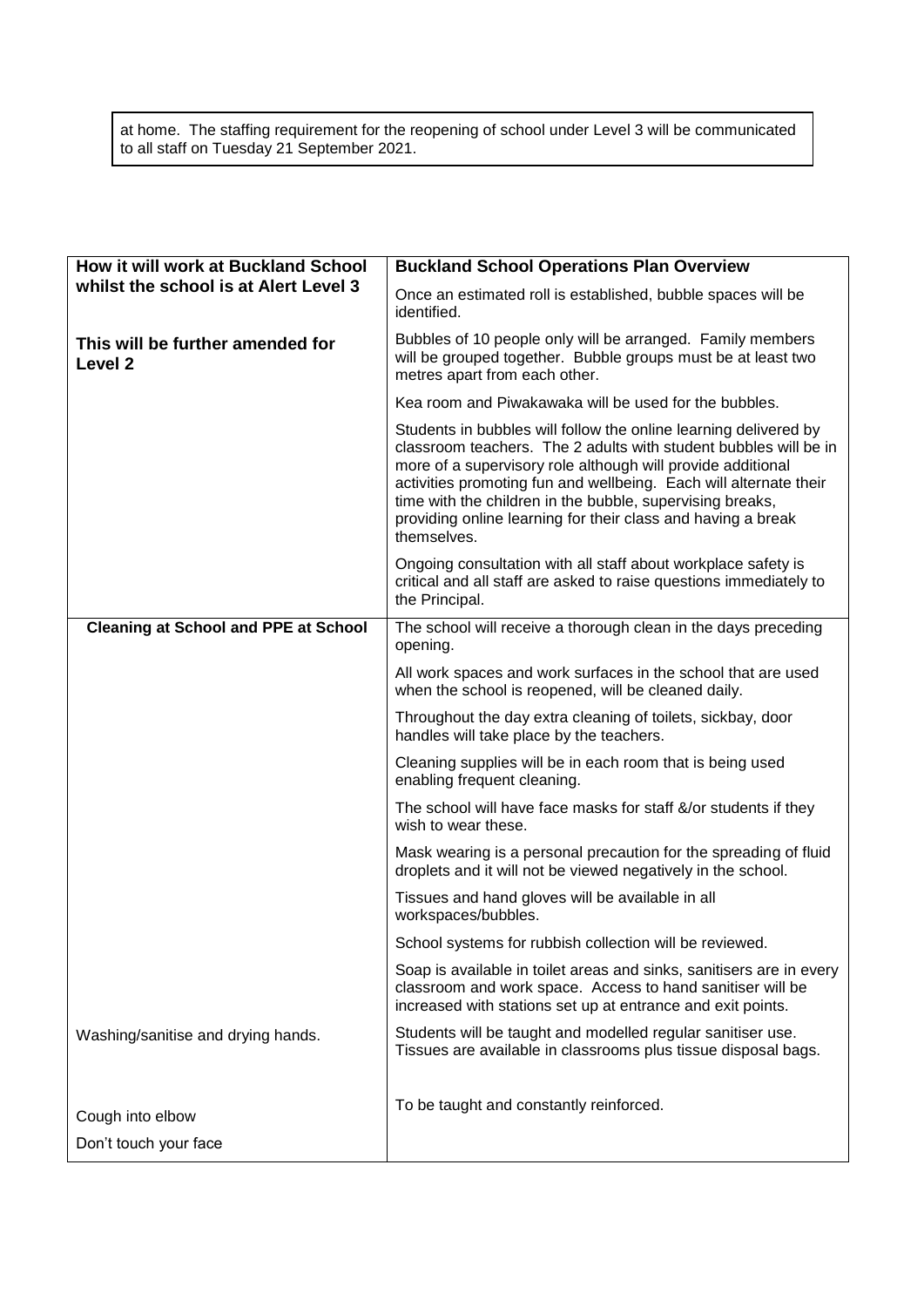| <b>Students at School</b>               | Contact has been made with all Buckland School parents<br>concerning their intention for school attendance or not                                                            |
|-----------------------------------------|------------------------------------------------------------------------------------------------------------------------------------------------------------------------------|
|                                         | A child can stay at home because there is adult supervision and<br>they have distance learning capability.                                                                   |
|                                         | If parents are intending for their child to attend, then they will<br>receive a set of attendance requirements that need to be<br>followed.                                  |
|                                         | A temporary "who is expected to attend school" roll will be set up<br>and managed daily by teachers and the executive officer.                                               |
|                                         | Once school has started, daily non-attendance systems via<br>school email/app will apply.                                                                                    |
|                                         | All bubbles will maintain contact registers.                                                                                                                                 |
|                                         | The office and each staffroom space will maintain a contact<br>register.                                                                                                     |
|                                         | Adventure playgrounds and drinking fountains are not to be<br>used.                                                                                                          |
| <b>Sick Children</b>                    | Parents must not send sick children to school.                                                                                                                               |
|                                         | If a child is unwell in a bubble the parents will be contacted and<br>the child sent home immediately.                                                                       |
|                                         | Initially any unwell students will be isolated in either sick bay.                                                                                                           |
|                                         | If the sickness is of a respiratory type they will be asked to wear<br>a mask. Healthline will be contacted for advice 0800 358 5453                                         |
|                                         | Staff handling the child must use a face mask, door will be shut<br>and signage positioned on door notifying others of no entry.                                             |
|                                         | The room they have waited in will be cleaned                                                                                                                                 |
|                                         | Their work station in the bubble will be cleaned.                                                                                                                            |
| <b>Playground Accidents by Children</b> | These children will be handled by a teacher in the bubble if<br>appropriate. Minor first aid equipment will be available in the<br>bubble room.                              |
|                                         | In the case of emergency an SLT member will take the lead and<br>handle as appropriate.                                                                                      |
|                                         |                                                                                                                                                                              |
| <b>Staff at work</b>                    | Understanding staff availability to work onsite will be an<br>important early step for making arrangements to operate under<br>Alert Level 3.                                |
|                                         | Under Alert Level 3, school staff are expected to be available to<br>return to working onsite if required with some exceptions.                                              |
|                                         | Email, and telephone has been used to check in with all staff<br>concerning their personal position concerning a return to school.                                           |
|                                         | When numbers of students intending to attend are established a<br>decision will be made concerning staffing numbers at school.<br>This will be communicated on 21 September. |
|                                         | Staff requiring sick leave will need to be supported by a medical<br>certificate.                                                                                            |
|                                         | Relievers or cover is available if necessary for Bubble teachers.                                                                                                            |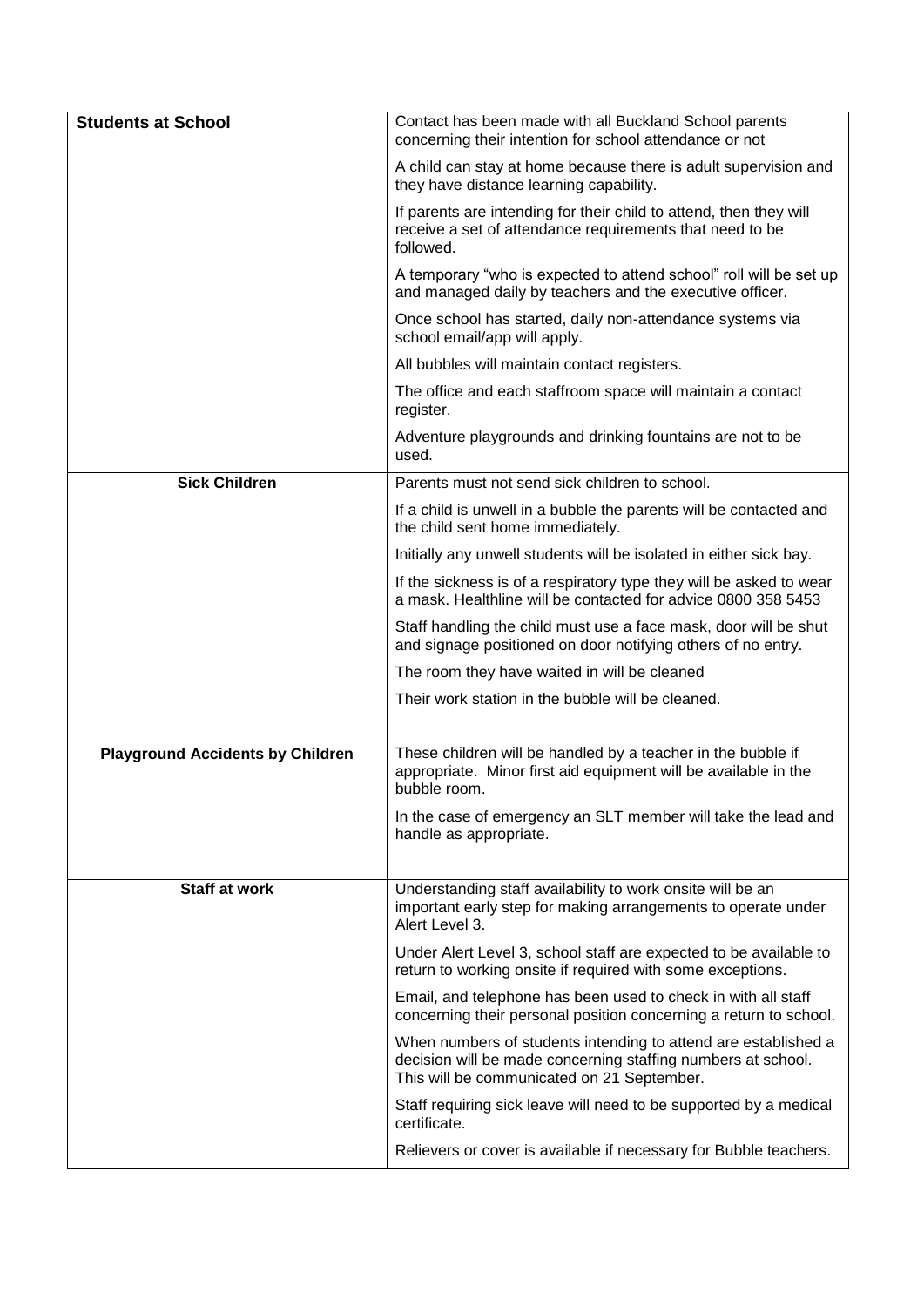|                                   | It is critical that sick staff make the sick leave call from home<br>early in the morning.                                                                                                                                                                                                                                                                                                    |
|-----------------------------------|-----------------------------------------------------------------------------------------------------------------------------------------------------------------------------------------------------------------------------------------------------------------------------------------------------------------------------------------------------------------------------------------------|
|                                   | If you have a cough, cold or fever you are not permitted to work<br>on-site.                                                                                                                                                                                                                                                                                                                  |
|                                   | If a staff member's own children, who attend Buckland School,<br>are sick, they are not permitted to bring them to school with<br>them.                                                                                                                                                                                                                                                       |
|                                   | Procedure for staff arriving at school - the first staff member that<br>opens the school is to unset all alarms and then disinfect the<br>control pad, and open the doors required. Door handles are to<br>be wiped down.                                                                                                                                                                     |
|                                   | All staff are to enter the office to complete contact tracing on the<br>Vistab regardless of whether they are in the bubble or not, are<br>working elsewhere onsite or are just there to pick something up.                                                                                                                                                                                   |
|                                   | Keep 1m inside and 2m outside social distancing at all times<br>even within your bubbles                                                                                                                                                                                                                                                                                                      |
|                                   | When you leave, wipe down any surface you have been<br>touching/working on, complete sign out.on Vistab.                                                                                                                                                                                                                                                                                      |
| Other Visitors to the school      | All visitors to the school will be managed through the front office.                                                                                                                                                                                                                                                                                                                          |
|                                   | The visitor register/ Vistab will need to be filled in. Visitors will<br>be reminded to use the Covid contract tracing app as well.                                                                                                                                                                                                                                                           |
|                                   | Paper resource pickup by parents will be at the front gate at a<br>prearranged time. Any pickups will be noted on contact register.                                                                                                                                                                                                                                                           |
|                                   | Only one visitor will be allowed to enter the office at a time. A 2<br>metre spacing prior to the door will be marked.                                                                                                                                                                                                                                                                        |
| <b>Working from Home</b>          | If you are working from home, it is your responsibility to look<br>after your own Health and Safety including hazards, security,<br>privacy.                                                                                                                                                                                                                                                  |
|                                   | You are encouraged to get up and move around during the day                                                                                                                                                                                                                                                                                                                                   |
|                                   | Ensure your chair and workspace are ergonomically safe.                                                                                                                                                                                                                                                                                                                                       |
|                                   | Stand at a high bench with your laptop from time to time.                                                                                                                                                                                                                                                                                                                                     |
|                                   | Get out in the fresh air and have some local exercise regularly.                                                                                                                                                                                                                                                                                                                              |
|                                   | Appropriate work levels are to be applied.                                                                                                                                                                                                                                                                                                                                                    |
|                                   | Whilst family/home commitments come first for the individual,<br>, the school recognises the needs of the class and students also.<br>Where necessary the school will provide support &/or a reliever<br>if required or requested.                                                                                                                                                            |
| <b>Entry and Exit from School</b> | 2m Physical distancing paramount at all times                                                                                                                                                                                                                                                                                                                                                 |
|                                   | Students: Entry and exit from the front office gate arriving as<br>close to 9 a.m. as possible, exiting 3 p.m. Parents to drop<br>students off and pick up and not enter school. Staff members<br>will be in attendance to wave students in and have them depart<br>separately. Staggered times will be organised with parents for<br>drop-off & pickup once student numbers are established. |
|                                   | Where possible a number of entry points will be organised.                                                                                                                                                                                                                                                                                                                                    |
|                                   | Staff: From car parks                                                                                                                                                                                                                                                                                                                                                                         |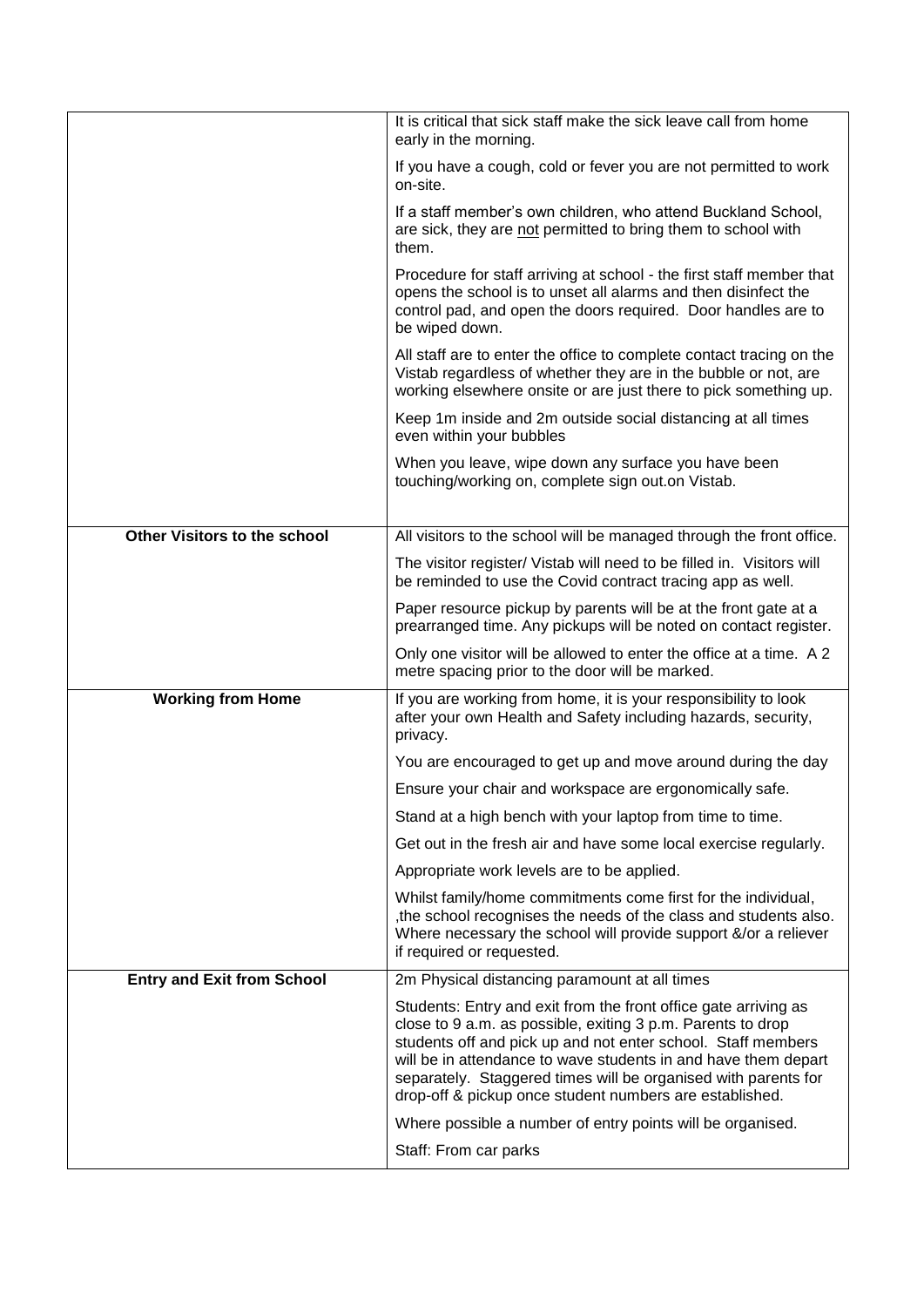|                          | Staff are expected to be gone from the school grounds by<br>3.30p.m.                                                                                                                                                                                                                                        |
|--------------------------|-------------------------------------------------------------------------------------------------------------------------------------------------------------------------------------------------------------------------------------------------------------------------------------------------------------|
|                          | No meetings will take place on the school site over the period of<br>Level 3.                                                                                                                                                                                                                               |
| <b>Bubbles in School</b> | Bubble rolls will be updated each day and will be managed<br>initially on paper. Non-attendance will be notified via email to<br>SLT member for the day.                                                                                                                                                    |
|                          | Breaks, starts and finishes will be staggered and children will<br>stay in their bubbles - again, to minimise congregation of<br>students in shared spaces. (if more than one bubble is required<br>later)                                                                                                  |
|                          | Furniture set up in the bubble will take into account access in<br>and out of the room/toilet area, lighting, sound projection, TV<br>screen, storage, etc. and be arranged to allow students to<br>maintain their 1-metre distance inside the bubble.                                                      |
|                          | Where possible desks will face in the same direction (rather than<br>facing each other) to reduce transmission caused from virus-<br>containing droplets (e.g. from talking, coughing, sneezing)                                                                                                            |
|                          | Students will sit in the same place each day to support contact<br>tracing. A map of where students are sitting will be produced.                                                                                                                                                                           |
|                          | Each student will have their resources in an individual box.                                                                                                                                                                                                                                                |
|                          | Cloak bays will not be used.                                                                                                                                                                                                                                                                                |
|                          | Everyone must maintain a 2 metre physical distance outside and<br>1 metre inside during breaks (and 1 metre on school transport -<br>n/a at present)                                                                                                                                                        |
|                          | Physical education classes and break time activities will not<br>include sports with <2m physical distance or where the same<br>equipment is touched by different students (balls, ropes, sticks,<br>etc).                                                                                                  |
|                          | Music classes/singing will be outside with participants two metre<br>distance from each other.                                                                                                                                                                                                              |
|                          | Visual aids (e.g. masking tape, stickers) will be used to illustrate<br>traffic flow and appropriate spacing to support physical<br>distancing.                                                                                                                                                             |
|                          | Normal school emergency evacuation processes apply. Keeping<br>2m physical distancing at the evacuation point.                                                                                                                                                                                              |
|                          | Teachers will manage break times according to children's needs.                                                                                                                                                                                                                                             |
|                          | TVNZ on line programmes will be used when applicable.                                                                                                                                                                                                                                                       |
|                          | Regular fitness and exercise breaks will be programmed.                                                                                                                                                                                                                                                     |
|                          | The attached bathroom in Kea and the Junior toilets<br>(Titipounamu) will be used. (Cubicles will be allocated) Only 1<br>student will be permitted in the bathroom area at a time.<br>Increased cleaning of bathrooms and high touch areas will be<br>done at midday by one of the teachers in the bubble. |
| <b>Staffroom</b>         | Two areas will be set up for staff: staffroom for teachers in the<br>bubble, hall kitchen for any others who are required to work in<br>the school.                                                                                                                                                         |
|                          | Staff will follow required cleaning practices when they are in the<br>staffroom spaces (as above)                                                                                                                                                                                                           |
|                          |                                                                                                                                                                                                                                                                                                             |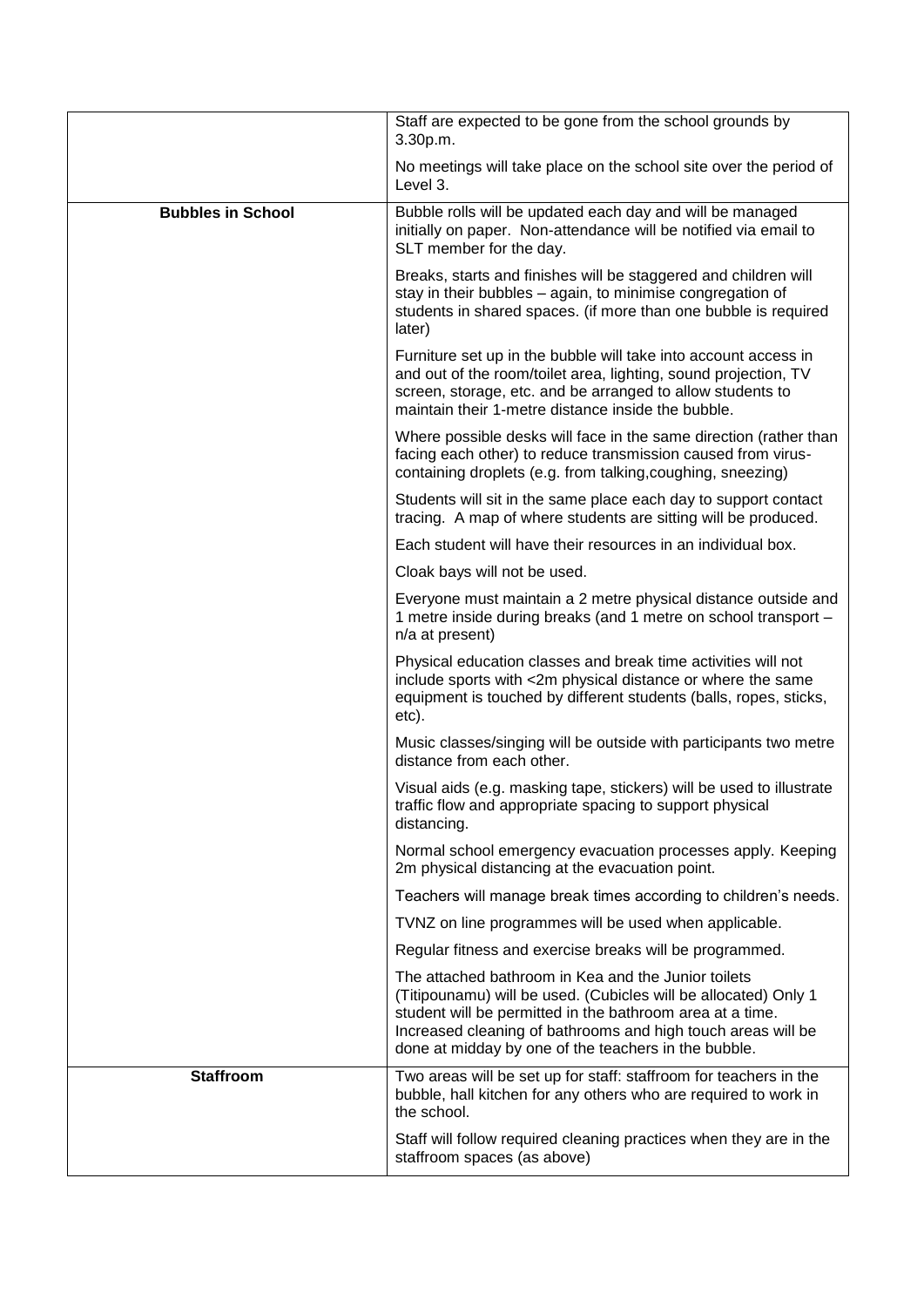|                                 | Staff will maintain 1-metre distancing at all times and restrict<br>their seating to this.                |
|---------------------------------|-----------------------------------------------------------------------------------------------------------|
|                                 | Staff must place their own cups in the dishwasher (or wash their<br>own cup)                              |
|                                 | Disposable items will be available as well.                                                               |
| <b>Duty</b>                     | All teachers on duty are to practice social distancing. The only<br>exception is if a child is badly hurt |
| <b>Breakfast Club</b>           | Suspended.                                                                                                |
| <b>Sports/Cultural Groups</b>   | Suspended until further notice.                                                                           |
| <b>Professional Development</b> | Only on-line delivery with principal permission                                                           |

## **Communication to the parents who have indicated their child will be attending school under Alert Level 3**

Parent instructions – bringing students to school during Alert Level 3 at Buckland School

## **Welcome Back!**

To ensure Buckland School is a safe place for students and staff we ask that you strictly adhere to the following guidelines and that you go over the rules with your children prior to starting back to school:

**Beginning of School day** – Students need to be at school as close to 9 a.m. as is possible. Students must enter through the front office gate only. Staggered times will be arranged with you through email. Parents must farewell their children at this gate and not enter the school. They must maintain a 2 m physical social distance from anyone outside of their family bubble at all times. A staff member (in their bubble) will be waiting to receive them. The school will not be responsible for any students on-site earlier than 8.50 a.m.

**Wednesday 22 September** – Students will make their way to Kea (the Year 7 & 8 class) or Piwakawaka room and will be informed of their distance seating arrangement. They will be informed about the rules around keeping safe while at school. (Please pre-empt this by talking about hand washing, sanitising, coughing into sleeve and social distancing.) Throughout Level 3 students will remain in this classroom and will not be permitted to go into any other classroom. The school bubble of 10 with 2 or more staff who will alternate between the bubble and their own class on-line learning.

**End of School Day** – Students will be released from their bubble in a staggered manner and will exit via the office school gate. Pickup time will be between 3 – 3.15 p.m. Parents cannot come into the school grounds to pick up students.

**Food & Drink** – Students attending school must bring their own named lunchbox with food for the day along with a full named water bottle. There will be no sharing of food and water fountains will not be operating.

**Washing of Hands/Sanitising** – Students will be monitored regularly throughout the day in the washing of hands and use of sanitiser. On entry to the room at the beginning of the day and after intervals hand sanitiser will be used.

**Full School Uniform** – Students need to be warmly dressed and are expected to wear their full school uniform. Ventilation with this variant will be important so windows and doors will be regularly opened.

**Stationery/Resources** – Teachers will be making up individual boxes with all resources that students need. There will be no sharing of resources. Resource packs will include a device at